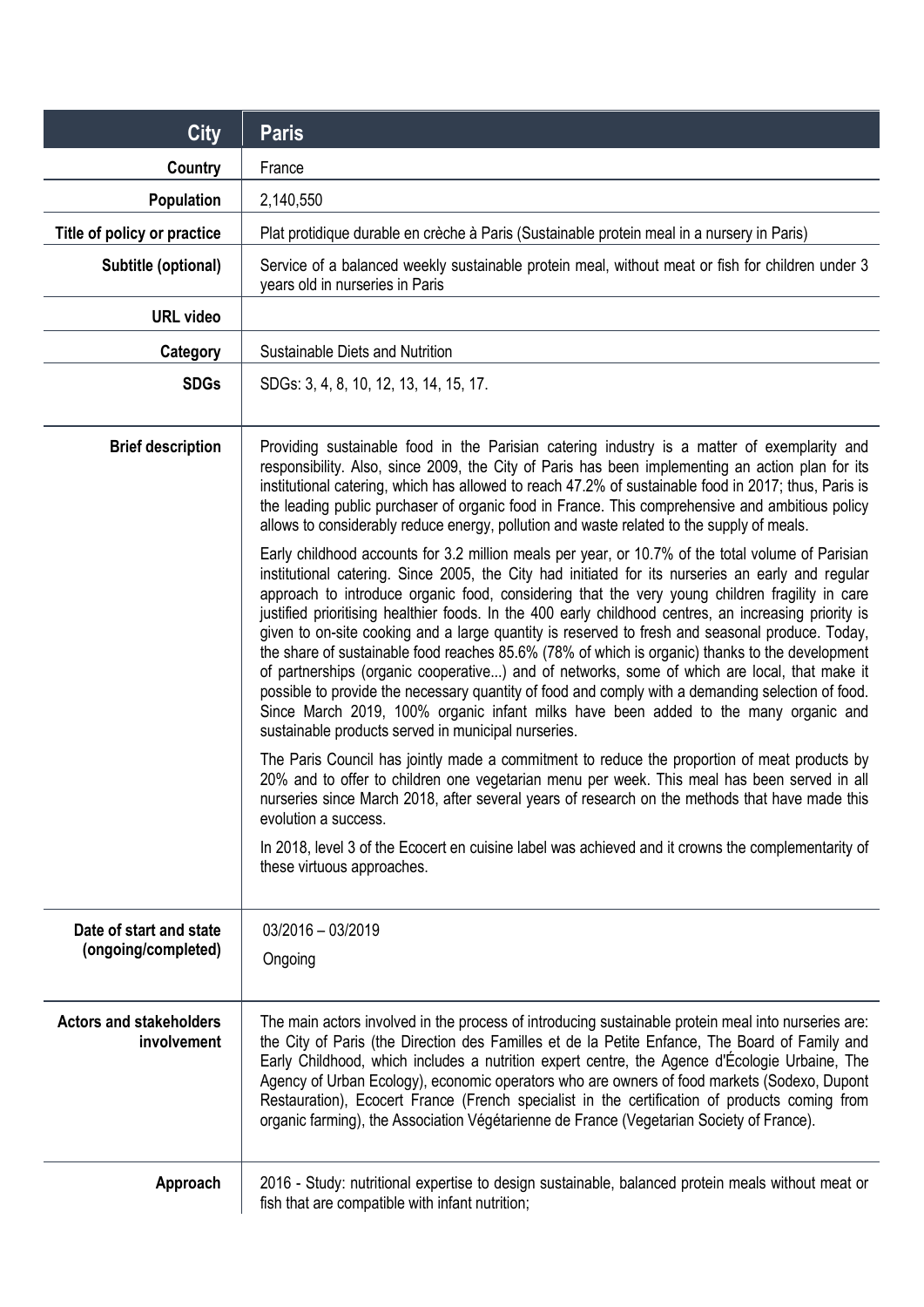|            | 2017 - Test: adapt recipes (children's tastes, feasibility). Drafting of technical clauses and launch<br>of the tender contract;                                                                                                                                                                                   |
|------------|--------------------------------------------------------------------------------------------------------------------------------------------------------------------------------------------------------------------------------------------------------------------------------------------------------------------|
|            | 2018 - Launching of the Weekly Sustainable Protein Meal: supporting 6,000 professionals (kitchen<br>staff, childcare workers, doctors, etc.) and family communication.                                                                                                                                             |
| Innovation | The challenge taken up by the City of Paris is to promote sustainable food and good nutrition for<br>the 28,000 young Parisians who are cared for every day in nearly 400 early childhood centres.<br>Thanks to this ambitious policy, the Parisian mass catering for young children is a national model.          |
|            | This program is expressed in particular with the children proposal:                                                                                                                                                                                                                                                |
|            | A weekly sustainable protein meal (without meat or fish) for all children;<br>A daily option without meat or fish, if the family requests so;<br>Meals prepared on-site in Parisian nurseries by nearly 1,000 cooks;<br>Foodstuffs supplied under the constraint of public commission (European tender contracts). |
|            | Nutritional innovation and culinary techniques adapted to early childhood:                                                                                                                                                                                                                                         |
|            | Paris has chosen to offer this meal as part of the City's overall sustainable food plan, while<br>ensuring that it meets the specific nutritional needs of young children and adapting to the<br>structural constraints of nursery kitchens and working conditions of cooks.                                       |
|            | As nutritional principles and recipes have so far been poorly documented, it was necessary to<br>develop real expertise and encourage innovation on the part of the economic operators bidding on<br>food contracts.                                                                                               |
| Impact     | The impacts of choosing to offer a weekly sustainable protein meal and a daily option without<br>meat and/or fish for all the nurseries in Paris are many and diverse:                                                                                                                                             |
|            | Promoting a sustainable agriculture and livestock farming that respects the planet, humans<br>$\bullet$<br>and animals by eliminating the intake of meat and fish from more than 675,000 meals per<br>year and representing a reduction in meat and fish consumption of about 22 tonnes per<br>year;               |
|            | Preventing food waste, especially from animal products, through two main levers:<br>Preparing meals on-site, for a number of children that is as close as<br>possible to the actual number of present children;<br>Daily choice without meat and/or fish possible if families wish so;                             |
|            | Developing new recipes, awareness of professionals and families allowing to change the<br>urban eating representations and habits;                                                                                                                                                                                 |
|            | Proposing to all the Parisians children, regardless their social condition, a product of great<br>taste and nutritional quality and thus offering to all children to grow up in good health;                                                                                                                       |
|            | Saving on the cost of animal foodstuffs by financing the increase in the supply of organic<br>and vegetable products, but also of animal products (meat, dairy products), increasing in<br>this way the quality of meals for all children.                                                                         |
| Inclusion  | The approach responds to several themes supported by the Milan Urban Food Policy Pact<br>actions:                                                                                                                                                                                                                  |
|            | Promoting a healthy diet and good nutrition by offering high quality meals, by creating<br>$\bullet$<br>awareness of the importance of a more vegetable-based consumption for a good health,<br>by educating on good practices through the promotion of a less meaty diet in the early<br>stages of life;          |
|            | Ensuring social equity by offering Parisian children high nutritional quality meals and                                                                                                                                                                                                                            |